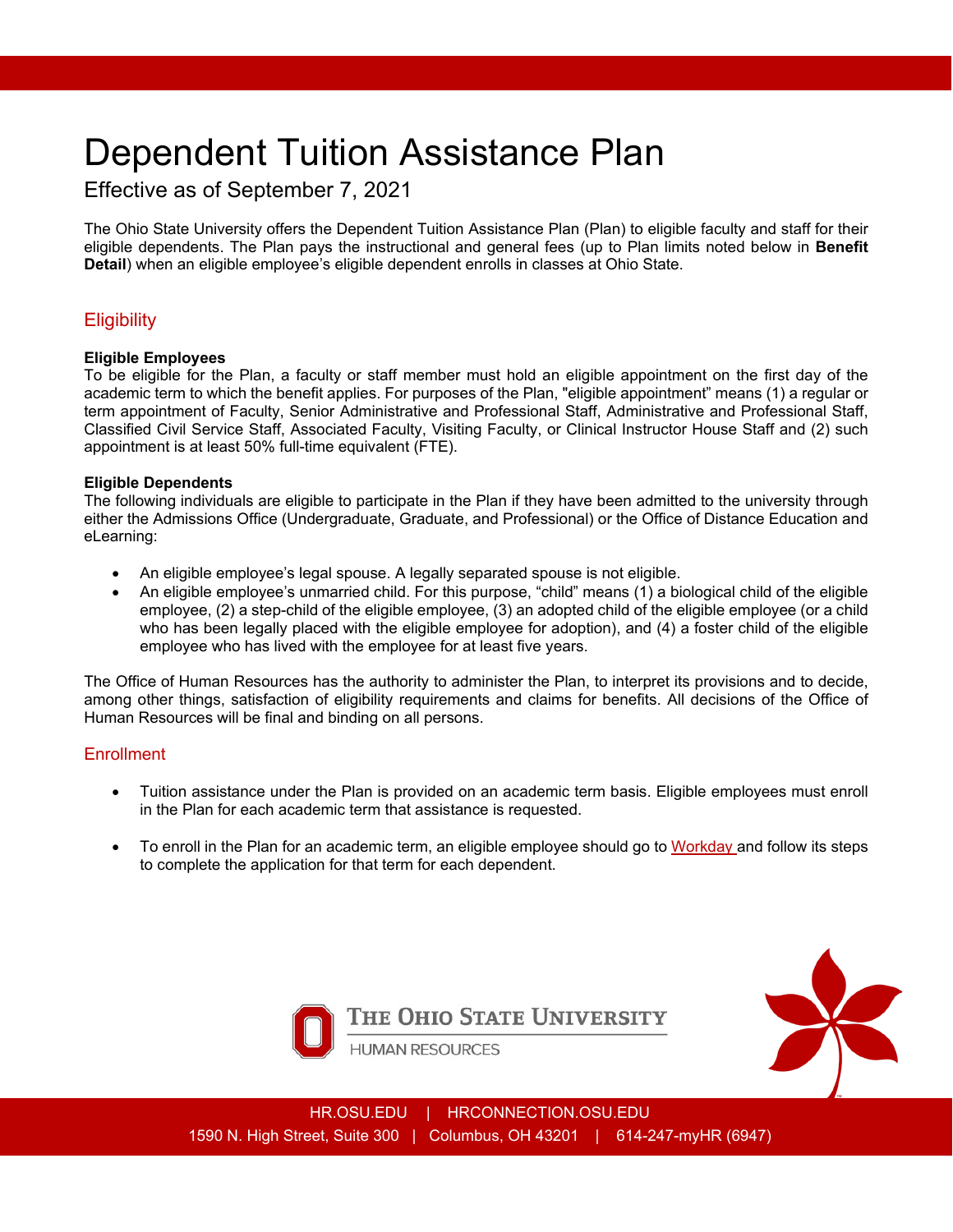- If both parents are eligible employees, each parent must complete and submit the application for that term for each dependent. Taxation of the benefit will be determined per term by the parent submitting enrollment first.
- Eligible employees requiring a paper copy of the Dependent Tuition Assistance Application may print the PDF version available at hr.osu.edu/forms or contact HR Connection for assistance, using the phone number or email listed at the bottom of this page.
- Following processing of this application, a tuition credit will appear on the student's statement of account before the term begins, unless the maximum benefit has been used.
- The deadline for enrolling online via Workday or submitting a [Dependent Tuition Assistance Application](https://hr.osu.edu/wp-content/uploads/form-tuition-assistance-dependent.pdf) for a particular academic term is based on the university academic calendar. For each academic term, applications must be submitted by the last day for 100% refund for full term classes, which currently is the first Friday after classes begin for the **full** academic term. Eligible employees have an additional sixty (60) days from the last day for 100% refund for full term classes to request an exception by submitting a paper [Dependent Tuition Assistance Application.](https://hr.osu.edu/wp-content/uploads/form-tuition-assistance-dependent.pdf) Applications received during this sixty (60) day exception window may have reduced number of payrolls to withhold applicable taxes, which could impact net payroll. Review the Registrar's [Registration, Fees, and Important Dates](https://registrar.osu.edu/registration/index.asp) for more information.
- Retroactive applications for previous terms will be denied.

#### Benefit Detail

- Eligible dependents may receive tuition assistance for courses taken for credit through undergraduate or graduate (including professional) programs at Ohio State.
- Dependent tuition assistance benefits are based on the dependent's fee schedule.
	- $\circ$  For an eligible dependent of one eligible employee, the Plan will cover 50% of the dependent's Instructional and General Fees, up to a maximum of \$4,820 per semester.
	- o For an eligible dependent of two eligible employees, the Plan will cover 75% of the dependent's Instructional and General Fees, up to a maximum of \$7,230 per semester.

These maximum benefit amounts are based on current undergraduate tuition rates and, thus, are subject to change at any time and without notice.

- An eligible dependent may participate in the Plan and receive dependent tuition assistance benefits for a maximum of eight semesters or 140 semester hours of enrollment, whichever is greater (the "Maximum Benefit Limit").
- The Plan covers only Instructional and General Fees (subject to the limitations described in this Plan). The Plan does not cover any other types of fees, including, but not limited to, application fees, registration fees, the Instructional Fee Surcharge for credits above 18 credit hours, the General Fee Surcharge for credits above 18 credit hours, late fees, lab fees, computer fees, study abroad fees, student activity fees, RPAC fees, COTA bus fees, insurance, books, or Non-Resident Fees (out of state).

If a Plan application for an academic term is approved, the dependent has enrolled in classes for that term and the dependent has not reached the Maximum Benefit Limit, the tuition assistance benefit will be reflected as a credit against the Instructional and General Fees assessed for that term up to the Maximum Benefit Limit. The dependent shall be responsible for paying the difference between the tuition assistance benefit provided under the Plan and the total fees that are assessed for the academic term.

• A dependent may not receive tuition assistance benefits under any other university tuition assistance benefit while receiving tuition assistance benefit under this Plan.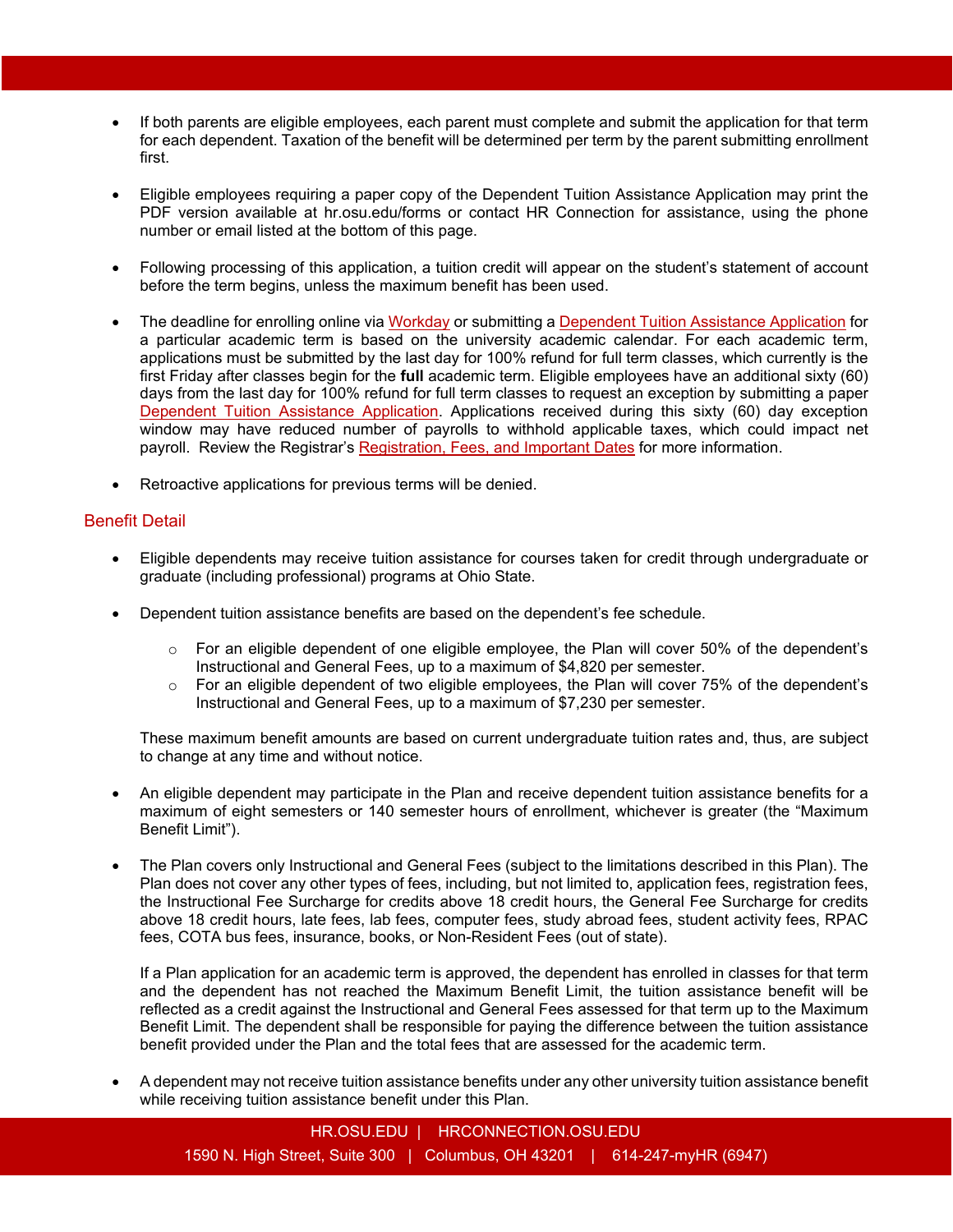- If a dependent receives financial aid through the university, the amount of tuition assistance benefits provided by the university under the Plan will be reduced so the combined total of financial aid and tuition assistance does not exceed the total Instructional and General Fees for the academic term.
- To participate in the Plan, the dependent must meet all eligibility criteria outlined above on the first day of the academic term they are enrolled. Failure to meet these requirements will result in loss of eligibility for the Plan for current and future terms.
- To participate in the Plan, you must provide, when requested, complete and factual information related to dependency verification. Failure to provide requested information will result in loss of eligibility for the Plan for future terms.
- To participate in the Plan, the dependent must adhere to the requirements, rules, and policies pertaining to Ohio State students such as registering for classes, paying fees, and withdrawing from classes by the applicable deadlines.
- Any fee adjustments applicable to Instructional and General Fees for failed or dropped courses will be covered under the Plan. The credit hours associated with failed and dropped courses will be counted against a dependent's Maximum Benefit Limit (described above). Late fees will not be covered.
- Failure to meet any terms and conditions of this Plan will require payment by the dependent to the Office of the University Bursar for all costs, including Instructional and General Fees, associated with course enrollment.

#### Change in Employment Status

- If an eligible employee retires or dies and, at the time of such event, the employee has completed at least 10 years of continuous university service while holding a regular appointment of at least 50% FTE, then the following rules will apply:
	- $\circ$  If the event occurs prior to September 1, 2017, the employee's eligible dependents who have used the tuition assistance benefits under this Plan at least once during the five-year period following the date of the event (i.e., the date of retirement or death) will be entitled to continue to use the benefits until the date they reach the Maximum Benefit Limit.
	- $\circ$  If the event occurs on or after September 1, 2017, the employee's eligible dependents will be entitled to use the tuition assistance benefits under this Plan until the last day of the academic term in which the fifth anniversary of the date of the event (i.e., the date of retirement or death) occurs or, if earlier, the date the applicable dependent reaches the Maximum Benefit Limit.
- In the event of an eligible employee's military leave of absence, the employee's eligible dependent(s) will remain eligible to receive the dependent tuition assistance benefit during the entire duration of the military leave or, if earlier, until they reach the Maximum Benefit Limit.
- In the event of a reduction in force that results in an eligible employee's termination or reduction in appointment to less than 50% FTE and the employee is eligible for the university's Staff Severance Program, the employee's eligible dependent(s) will remain eligible to receive the dependent tuition assistance benefit through the end of the academic term in which the employee's severance period ends.
- In the event of any other change in employment status pursuant to which an employee no longer meets the eligibility criteria under the Plan, the tuition assistance benefits under the Plan will cease immediately after the academic term in which such change in employment status occurs.